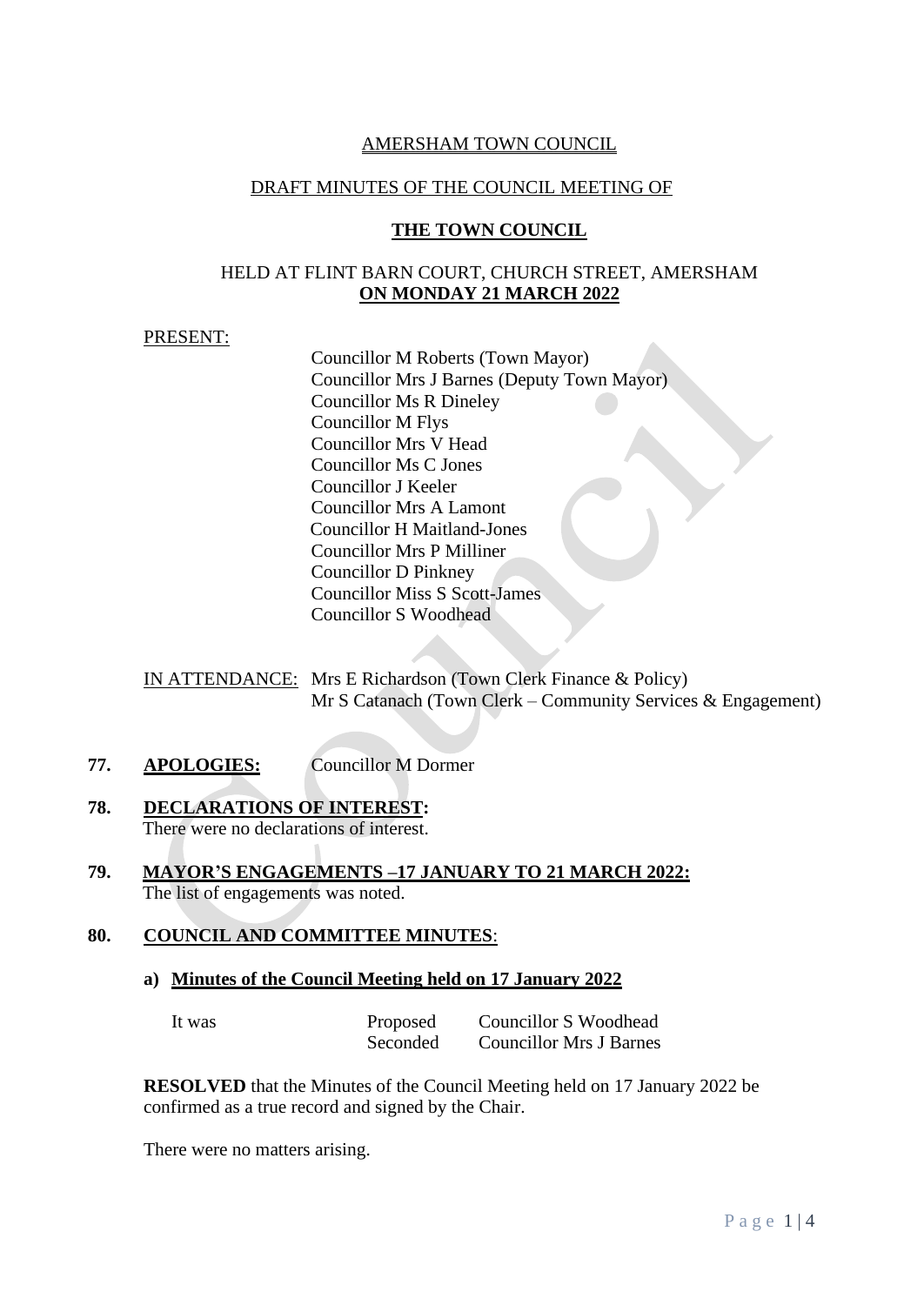#### **b) (i) Planning and Footpaths Minutes**

It was Proposed Councillor H Maitland-Jones Seconded Councillor Mrs P Milliner

**RESOLVED** that the Minutes of the Planning and Footpaths Committee Meetings held on 10 & 31 January and 21 February 2022 be accepted and the recommendations therein be adopted.

#### **c) Finance & General Purposes Minutes**

| It was | Proposed | Councillor D Pinkney  |
|--------|----------|-----------------------|
|        | Seconded | Councillor Mrs V Head |

**RESOLVED** that the Minutes of the Finance & General Purposes Committee meeting held

#### on

14 February 2022 be accepted and the recommendations therein be adopted.

#### **d) Community Services & Engagement Minutes**

| It was | Proposed | <b>Councillor Mrs J Barnes</b>  |
|--------|----------|---------------------------------|
|        | Seconded | <b>Councillor Mrs R Dineley</b> |

**RESOLVED** that the Minutes of the Community Services & Engagement Committee meeting held on 24 January 2022 be accepted and the recommendations therein be adopted.

#### **81. MATTERS ARISING FROM THESE MINUTES:**

Councillor Dineley reported that in conjunction with Council staff, she had now completed much of the text for the new 'Environment' page on the Town Council's website, which would shortly be uploaded for public access.

## **82. TO REVIEW THE ANNUAL RISK ASSESSMENT:**

The Annual Risk Assessment had been circulated prior to the meeting, with Councillors noting the items requiring attention.

It was Proposed Councillor S Woodhead Seconded Councillor J Keeler

**RESOLVED** to accept the Risk Assessment and to note the actions required.

## **83. TOWN COUNCIL MEETING SCHEDULE:**

The meeting schedule for the 2022-2023 civic year had been circulated prior to the meeting.

| It was | Proposed | Councillor Ms C Jones           |
|--------|----------|---------------------------------|
|        | Seconded | <b>Councillor Mrs R Dineley</b> |

**RESOLVED** that the schedule be accepted for the 2022-23 civic year.

## **84. MAYOR'S CHARITY FUNDRAISING QUIZ:**

The Mayor outlined his proposal to host a fund raising quiz at the King's Church, Amersham, the end of April to raise money for Restore Hope (this year's Mayoral Charity). With the church offering their venue free of charge, it was not anticipated that any capital outlay would be required from the Town Council, with any costs being covered by the sale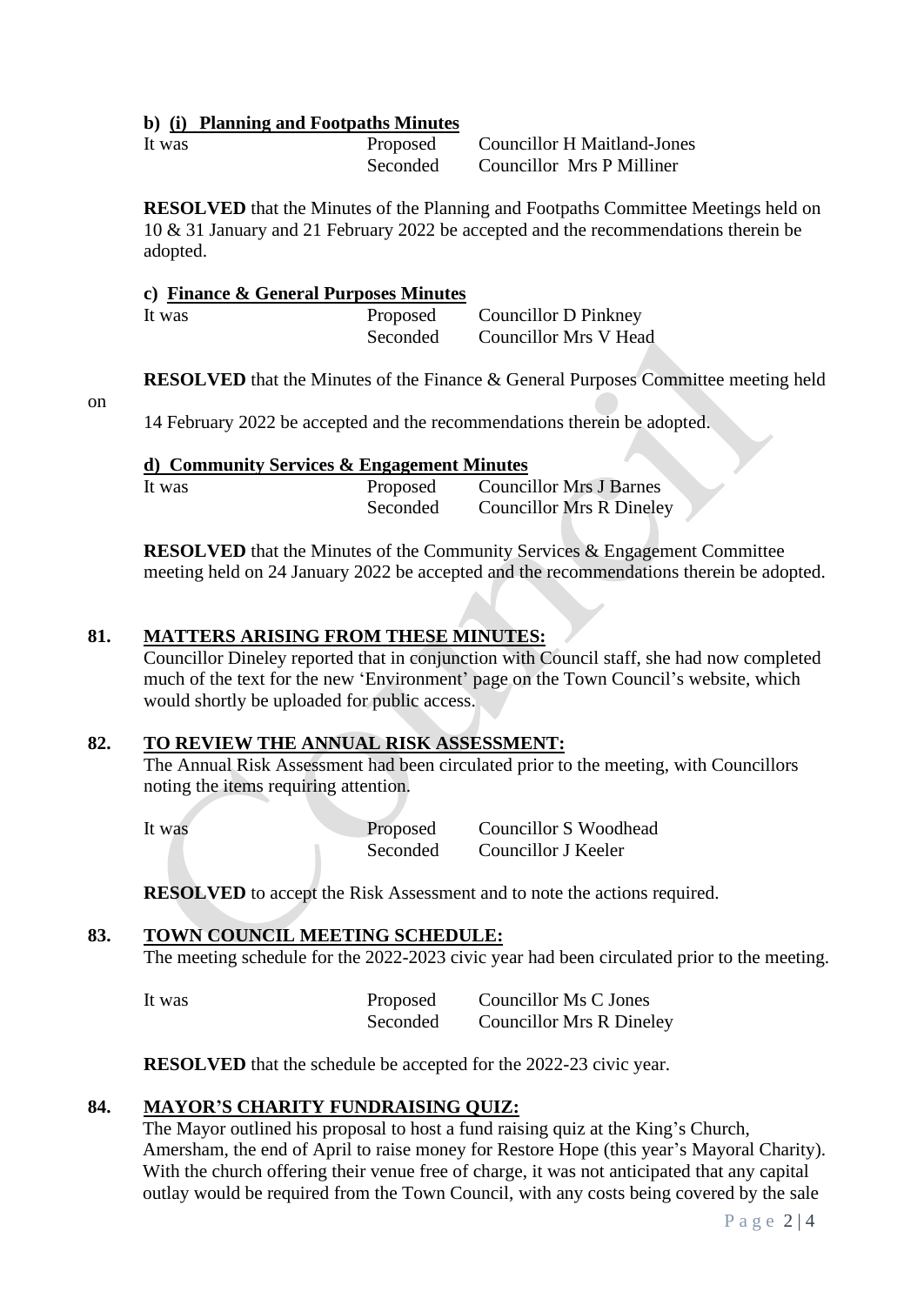of tickets. However, the Town Council office would be required to process the sale of tickets.

It was Proposed Councillor Mrs J Barnes Seconded Councillor Mrs V Head

**RESOLVED** that the quiz should go ahead as planned.

## **85. BUCKINGHAMSHIRE COUNCIL MATTERS:**

There were no matters for discussion.

#### **86. MATTERS FOR REPORT:**

There were no matters for report.

## **Part 2 CONFIDENTIAL – FOR COUNCILLORS ONLY**

## **EXCLUSION OF PUBLIC AND PRESS**

**That under Section 1 of the Public Bodies (Admissions to meetings) Act 1960, the public be excluded from the meeting for the following items of business on the grounds that they include the likely disclosure of exempt information, stated to be confidential.**

## **87. APPROVAL OF JOB DESCRIPTION FOR NEW ROLE OF 'MARKETING & SPONSORSHIP CO-ORDINATOR':**

A draft Job Description had been circulated prior to the meeting.

After discussion

It was Proposed Councillor Mrs V Head Seconded Councillor Mrs J Barnes

**RESOLVED** to approve the Job Description, providing amendments were made to include details of the incumbent's line manager and to state that experience in web design would be required by the successful applicant.

#### **88. TO APPROVE PAY AWARD ADJUSTMENT FOR 2021-2022:**

The Clerk's report regarding the NJC agreed pay award adjustment for local government workers was noted.

It was Proposed Councillor Mrs A Lamont Seconded Councillor D Pinkney

**RESOLVED** to give the 1.75% pay award to Council staff, backdated to 1 April 2021, as per the NJC agreement.